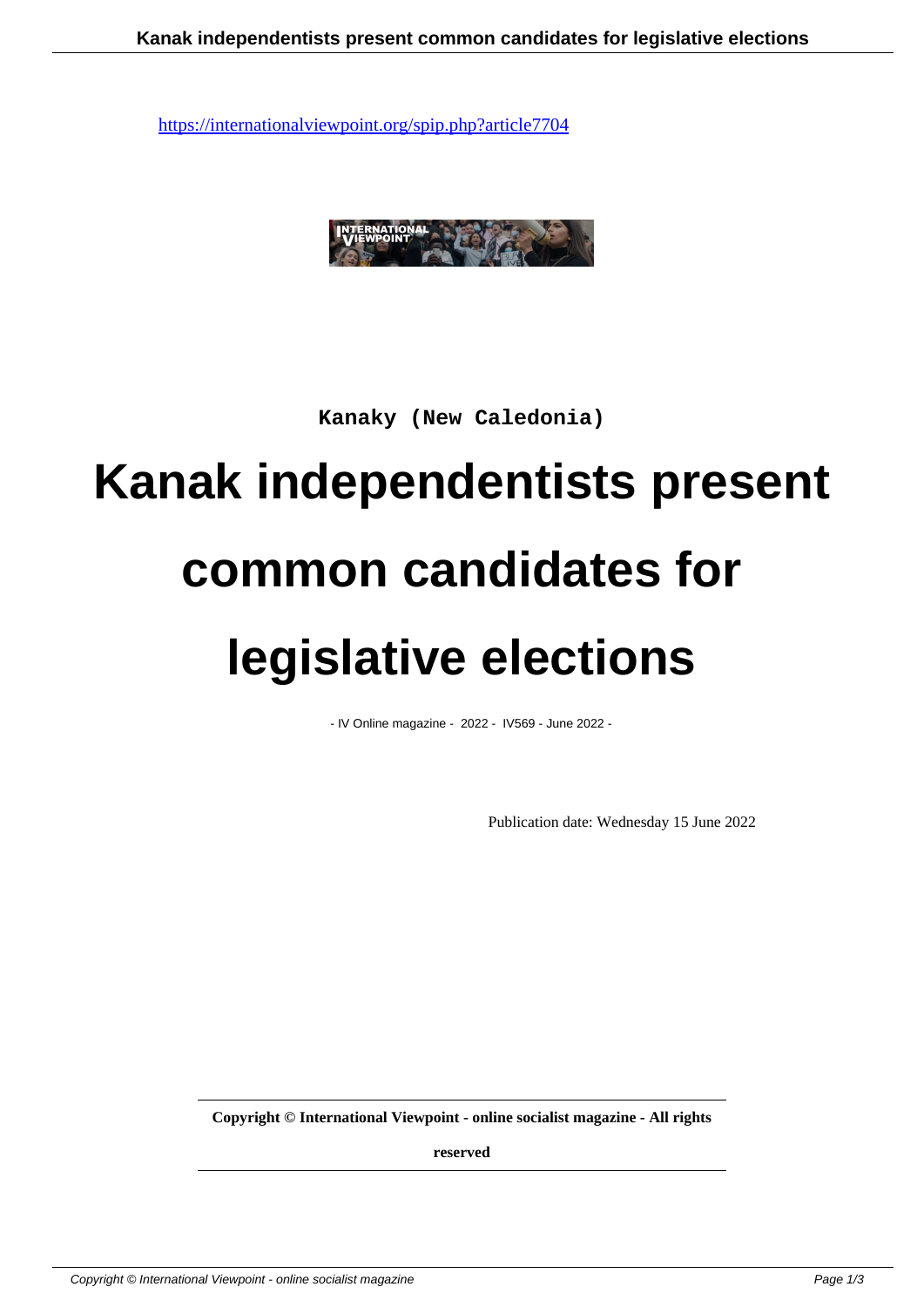**The French elections also concerned the French overseas départements and collectivities such as Kanaky (New Caledonia) in the south-west Pacific Ocean. The results of the vote on 12 June showed that the independendist forces grouped under the FLNKS (Kanak and Socialist National Liberation Front) banner had achieved their first goal - to be present in the second round, despite the very low turn out of barely one-third of registered voters. The archipelago is divided into two constituencies, in both cases the run off is between the candidate of Macron's grouping (Union loyaliste-Ensemble) and the FLNKS candidate.**

At a press conference on Tuesday 17 May at Karigou in the town of Dumbéa, the Kanak independence movement announced the names of its candidates for the June 2022 legislative elections. Grouped around Wasissi Konyi, representative of the Palika in the political bureau of the FLNKS, the independentist candidates presented themselves, along with their alternates. Why were they standing? What were their goals?

"The independence movement must be represented in the National Assembly, it must be in the negotiations with the French government when they start. The independentists will ask for bilateral discussions," announced the spokesperson for the Front. Following the last two congresses, that of the FLNKS and the popular congress, on 7 and 8 May at the N'Dé tribe, the independentist, progressive and nationalist forces made this commitment, and they reaffirmed that "the Nouméa Accord is a process of decolonization, the country is on the road to emancipation" . "The goal is to get into the second round, it is completely achievable," indicated the FLNKS spokesperson, before the candidates took the floor to introduce themselves and explain their participation in these national elections.

## **"In the National Assembly, our independence movement is not represented"**

In the first constituency (Nouméa, Îles-des-Pins, Loyalty Islands): Wali Wahetra, representative of Palika in the Province of the Islands at the congress, originally from Drehu, has been a teacher for thirty years. In the Congress, she is the Vice-Chair of the Education and Culture Committee. "It's a huge responsibility. The independence movement has chosen us to be ambassadors". During her speech, she recalled the five positions on which the Front and its allies agreed: "Challenging the political legitimacy of the last referendum consultation; the accession of New Caledonia to its full and entire sovereignty by the transfer of the last remaining powers; the non-negotiable maintenance of the achievements of the Nouméa Accord, which is guaranteed by the principle of irreversibility; maintaining New Caledonia on the list of countries to be decolonized; a categorical refusal to choose a new status within the French Republic. The bilateral format was recorded at the N'Dé congresses," she said. "The first constituency is represented by Nouméa, Île-des-Pins and the Loyalty Islands. The delimitation of boundaries (decided by the then Minister of the Interior Charles Pasqua in 1986) is totally iniquitous and unjust. We want to call on the solidarity of the New Caledonian people, if they have the values of democracy at heart. In the National Assembly, our independence movement is not represented. We would like to go there to have our own say. The last Kanak deputy who went to the Assembly was Rock Pidjot in 1986 and since then the independentists have never been able to be elected because of these boundaries. This is partisan and completely unfair. It is a colonial attitude of the French state..."

## **"We must tell the ordinary Caledonian that they must no longer be afraid"**